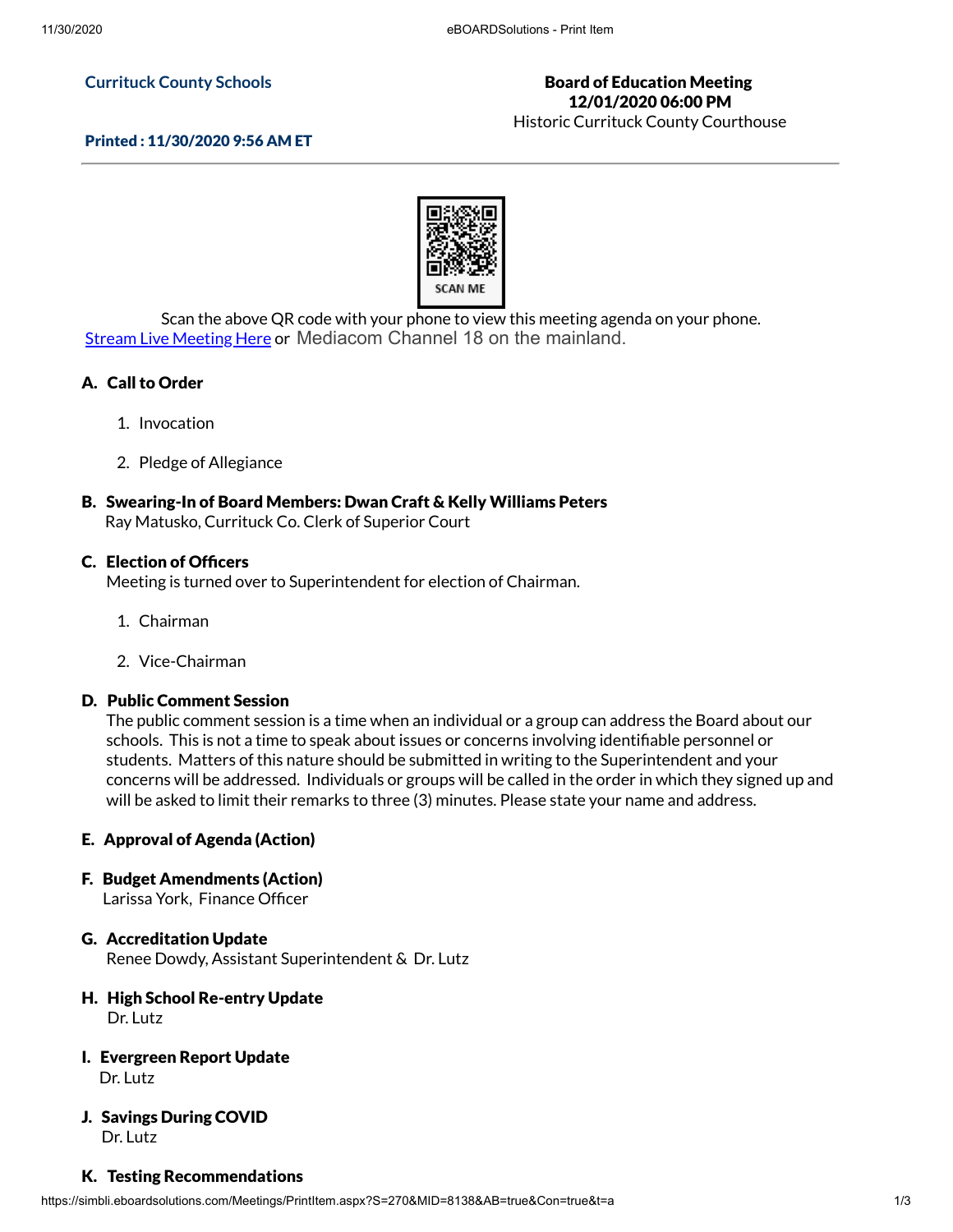Renee Dowdy, Assistant Superintendent

- L. Central Office Staffing Report Dr. Matt Lutz
- M. Revised Meeting Schedule (Action) Dr. Matt Lutz
- N. 2nd Reading & Adoption of 2020 Fall Policy Updates (Action)
	- 1. 1510/4200/7270 School Safety
	- 2. 1740/4010 Student & Parent Grievance Procedure
	- 3. 1742/5060 Responding to Complaints
	- 4. 1750/7220 Grievance Procedure for Employees
	- 5. 1760/7280 Prohibition Against Retaliation
	- 6. 3000 Goals & Objectives of the Educational Program
	- 7. 3410 Testing & Assessment Program
	- 8. 3460 Graduation Requirements
	- 9. 3620 Extracurricular Activities & Student Organization
	- 10. 4001 Equal Educational Opportunities
	- 11. 4600 Student Fees
	- 12. 5020 Visitors to the Schools
	- 13. 5030 Community Use of Facilities
	- 14. 6305 Safety & Student Transportation Services
	- 15. 7335 Employee Use of Social Media
	- 16. 7510 Leave
	- 17. Policy Update Chart

### O. Consent Agenda (Action)

- 1. Personnel Report Dated December 3, 2020
	- a. Leave Report Confidential
- 2. Board Meeting Minutes for November 10, 2020

# P. Information Items

- 1. Work Session January 21, 2021- Knapp Professional Learning Center, 4:00 p.m.
- 2. Board of Education Meeting- January 21, 2021- Historic Currituck County Courthouse, 6:30 p.m.